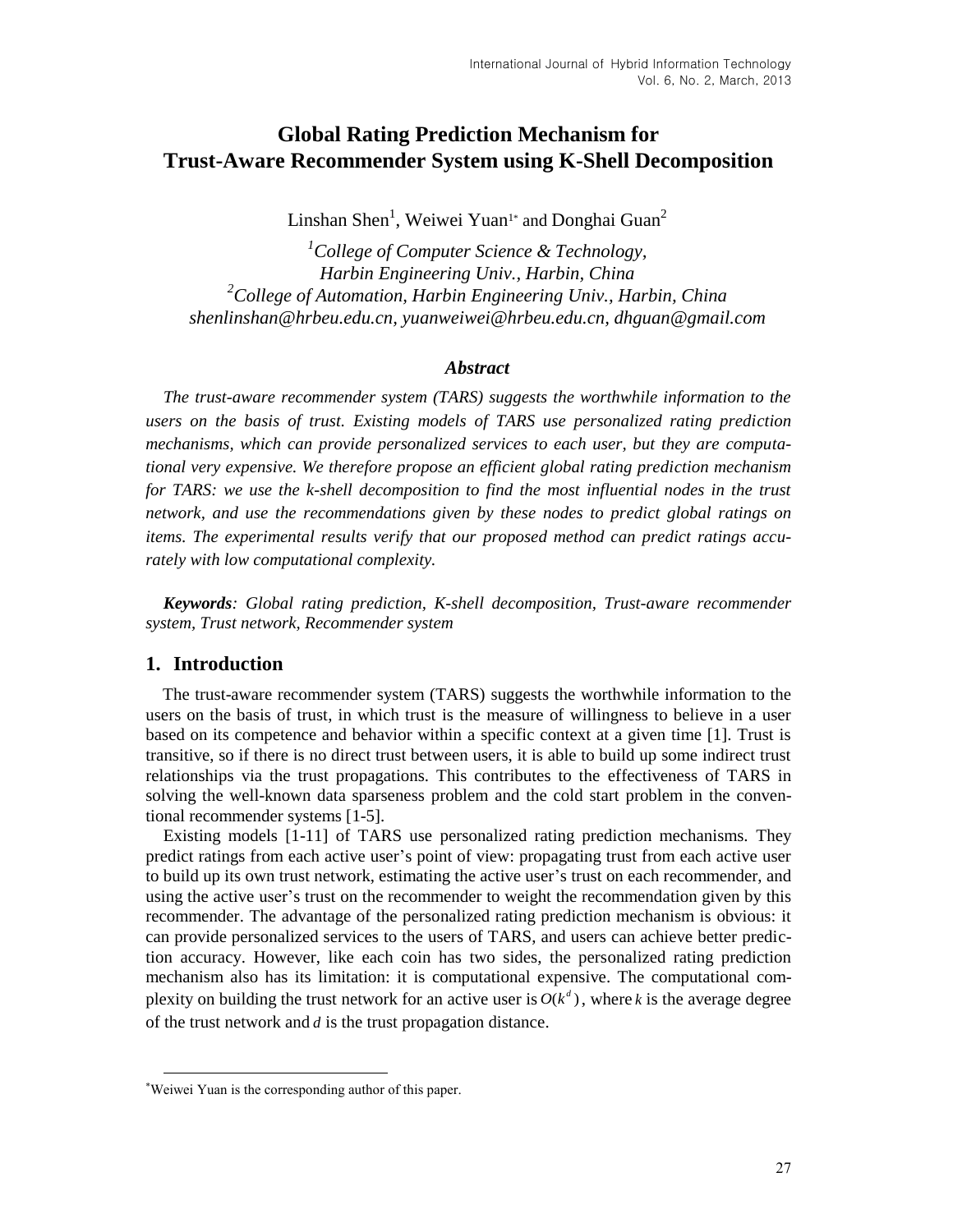To solve the above problem, we propose a novel global rating prediction mechanism for TARS using the k-shell decomposition. The k-shell decomposition, described in [12], has been shown to be effective at identifying influential spreaders in complex networks. Instead of building up an effort-consuming personalized trust network for each active user, we use the k-shell decomposition to find the most influential nodes in the trust network, and use the recommendations given by these nodes to predict global ratings on items. The experimental results verify that our proposed global rating prediction mechanism can predict accurate ratings for users of TARS very efficiently, *i.e.*, computational much less expensive than the personalized rating prediction mechanism.

The rest of the paper is organized as follows: Section 2 introduces the related works; Section 3 presents our proposed global rating prediction mechanism for TARS using the k-shell decomposition in details and gives the experimental results; Sections 4 concludes this paper and points out the future work.

## **2. Related Works**

The architecture of TARS is shown in Figure 1. The inputs are the trust matrix and the rating matrix. The output is the predicted ratings on the items for different users. The trust matrix is the collection of the trust relations between the users of the recommender system. Each element of the trust matrix describes the trust between two users. The rating matrix records the users' ratings on the items. Each element of the rating matrix is the rating given by a user on a particular item. Table 1 gives an example of the inputs of TARS: a rating matrix records 4 users' ratings on 5 items and a trust matrix record 4 users' trust between each other, their relationships are shown in Figure 2.



**Figure 1. Trust-aware Recommender System Architecture [1]**

**Table 1. An Example of TARS Inputs: A Rating Matrix Records 4 Users' Ratings on 5 Items and a Trust Matrix Record 4 Users' Trust between Each Other**

| Rating | $\sim$ | $\bullet$ $\circ$ |   |        | Trust | A |  |   |
|--------|--------|-------------------|---|--------|-------|---|--|---|
|        |        |                   |   |        |       |   |  |   |
|        |        |                   | ⌒ | $\sim$ |       |   |  |   |
|        |        |                   |   | $\sim$ |       |   |  |   |
|        |        |                   |   |        |       |   |  | U |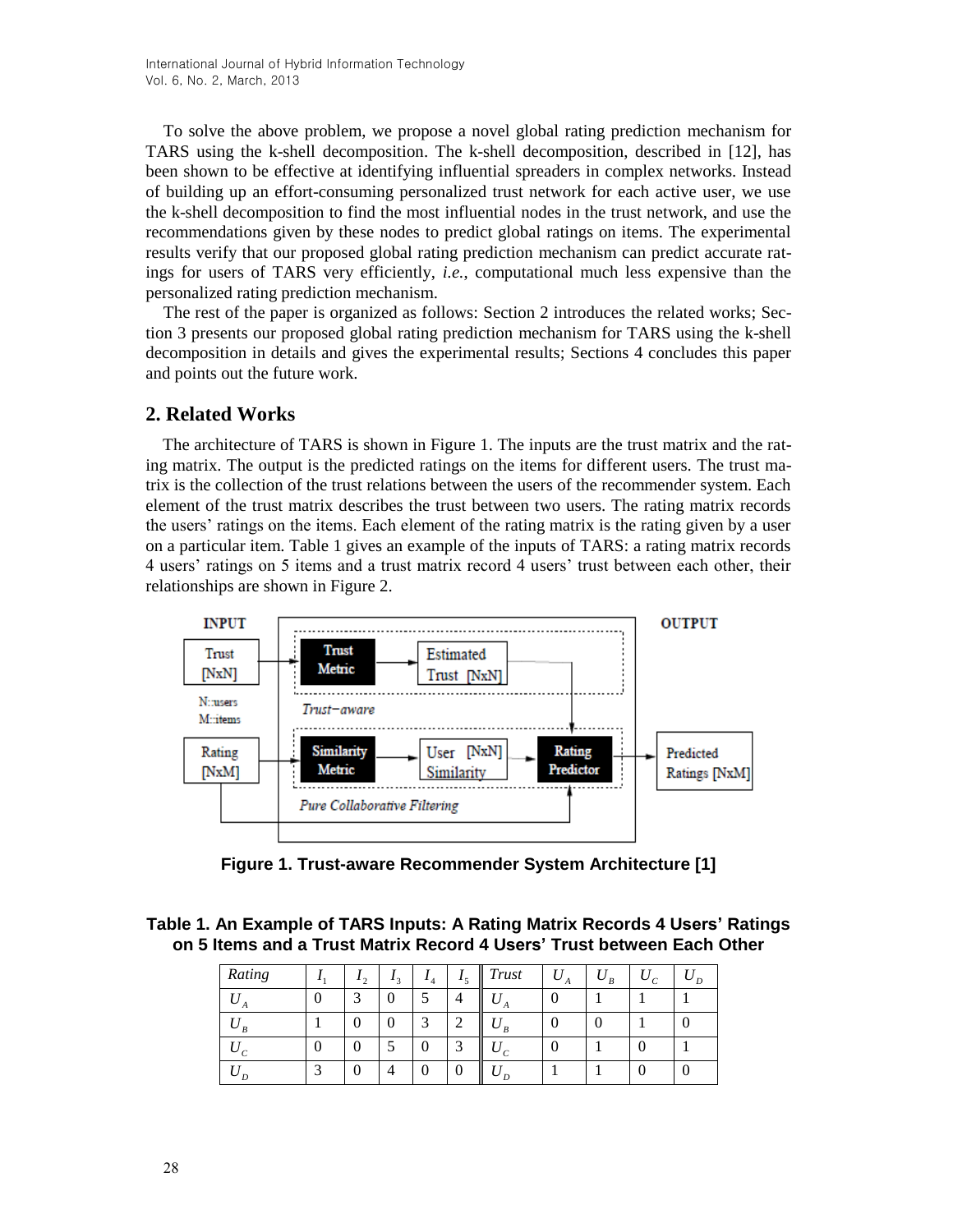

**Figure 2. An Example of TARS Inputs with Matrices Given in Table 1**

The personalized rating prediction mechanism of TARS is similar as the collaborative filtering (CF). The difference is that CF weights each recommendation based on the active user's similarity to the recommender, while TARS weights each recommendation based on the active user's trust on the recommender:

$$
p_{a,i} = \frac{\sum_{u=1}^{m} t_{a,u} (r_{u,i} - \overline{r_u})}{\sum_{u=1}^{k} t_{a,u}}
$$

where *a* is the active user, *i* is the item, *u* is the recommender, *m* is the number of recommenders,  $r_{u,i}$  is *u* 's recommendation on *i*,  $t_{a,u}$  is *a* 's trust on *u*,  $\frac{1}{r}$  is the user's average rating, and  $p_{a,i}$  is the predicted rating on *i* for *a* .  $t_{a,u}$  is calculated as:

$$
t_{a,u} = \frac{d_{\max} - d_{a,u} + 1}{d_{\max}}
$$

where  $d_{\text{max}}$  is the maximum allowable trust propagation distance between users of recommender systems, and  $d_{a,u}$  is the trust propagation distance from  $a$  to  $u$ . In TARS, the trust propagation distance refers to the number of hops in the shortest trust propagation path from the trust or to the trustee.

## **3. Our Proposed Global Rating Prediction Mechanism using k-shell Decomposition**

#### **3.1 Degree: A Heuristic Measure on Building the Global Rating Prediction Mechanism**

In the trust network, the indegree of a node represents the number of nodes trust this node, and the outdegree of a nodes represent the number of nodes this nodes trusts. The higher indegree a node has, the more it is trusted by other users in the trust network, and the higher reputation this node has. Therefore, a heuristic measure on building the global rating prediction mechanism of TARS is to use the indegree of the nodes in the trust network (for the undirected graph, we consider the degree of the nodes).

Furthermore, we have verified that trust network is the scale-free network [1-3]. The *scalefree network* is the network whose degree distribution follows a power law, *i.e.*,  $P(k) \sim k^{-\gamma}$ , where  $P(k)$  is the probability that a randomly selected node has *k* connections, and  $\gamma$  is the power of the degree distribution. The most notable characteristic in the scale-free network is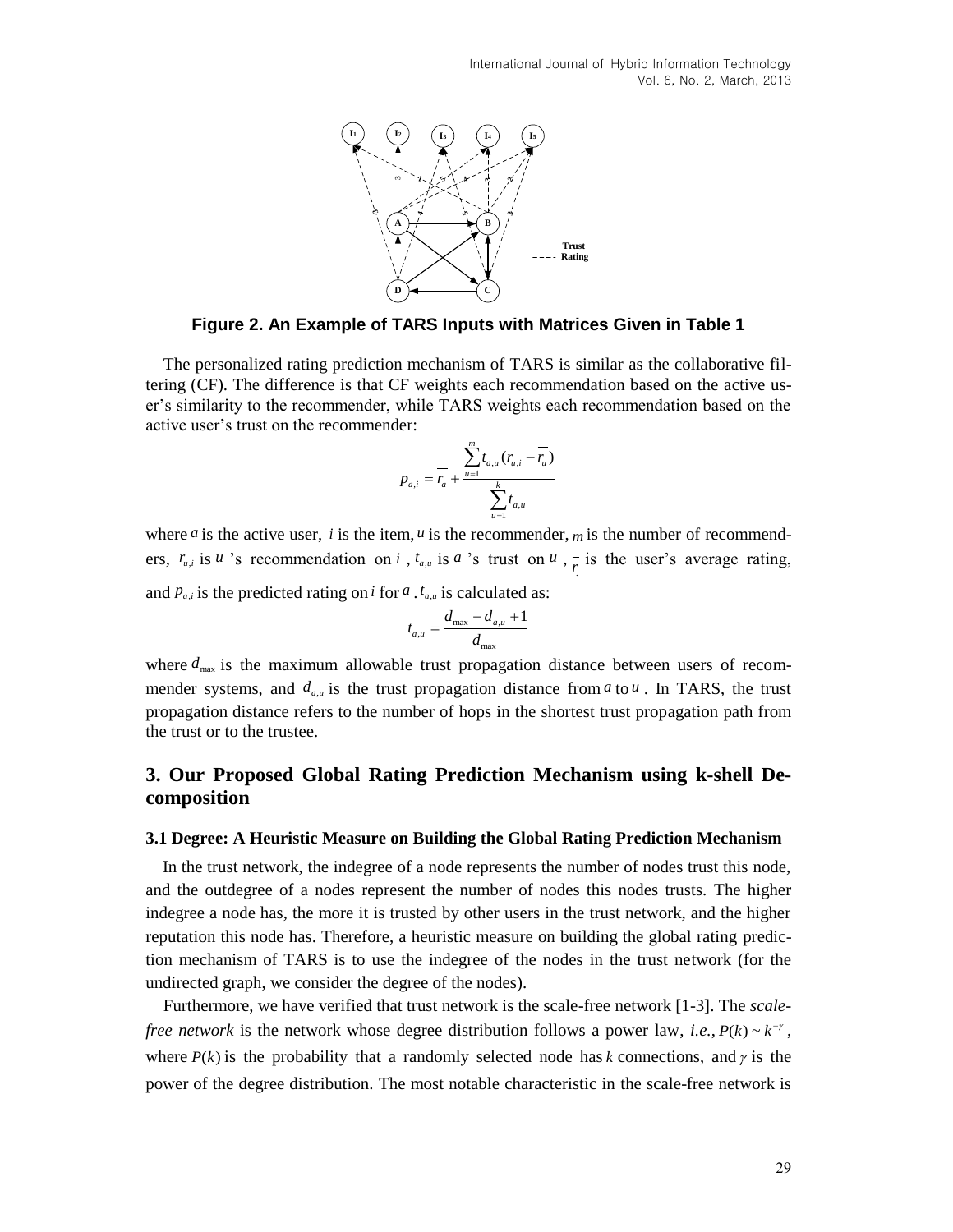the existence of nodes with degrees greatly exceeds the average. These highest-degree nodes are often called "hubs". Though the number of hubs is limited, they dominate the connectivity of the scale-free network. The comparison between the structure of the random network and the structure of the scale-free network is given in Figure 3. The scale-freeness of the trust network indicates that: in the trust network, there exist some users (hub users) whose reputations are much higher than others. Heuristically, it would be effective to build the global rating prediction mechanism for TARS by finding the hubs users and using the recommendations given by these hub users.



(a) Random network

(b) Scale-free network

## **Figure 3. Comparison between the structure of (a) random network and (b) scale-free network. In the scale-free network, the hubs are highlighted with black nodes**

### **3.2 K-shell: A Measure to Detect the Most Influential Users in Trust Networks**

The k-shell (also called k-core) decomposition is a well-established method for detecting the core of a network [13-14]. It assigns an integer index or corness,  $k_s$ , to each node representing its location according to successive layers (k-shell) in the network. The higher  $k_s$  a node has, the closer this node is to the core of the network. Furthermore, the  $k_s$  index is a quite robust measure and the nodes ranking is not influenced significantly in the case of incomplete information. In [12], the k-shell decomposition is used to identify the most influential spreaders in a complex network: the users in the higher k-shell levels are more influential in the network than users in the lower k-shell levels.

Nodes are assigned to k-shell level according to their remaining degree, which is obtained by successive pruning of nodes with degree smaller than the  $k_s$  value of the current layer. Once a node has been identified, it is marked (and removed from the network) and the search continues until all nodes in shell *k* have been found. The process then moves to the next larger k-shell value (and continues until all nodes have been marked).

An example of k-shell decomposition, from [12], is given in Figure 4. Firstly, nodes with degree  $k = 1$  are removed. Nodes are keeping on pruned until all nodes with degree  $k = 1$  are removed. The removed nodes along with the links connecting them form the  $k_s = 1$  *k*-shell. Next, the pruning process is repeated in a similar way for the nodes of degree  $k = 2$  to extract the  $k_s = 2$  *k*-shell and subsequently for higher value of *k* until all nodes are removed. As a result, the network can be viewed as a set of adjacent *k* -shells.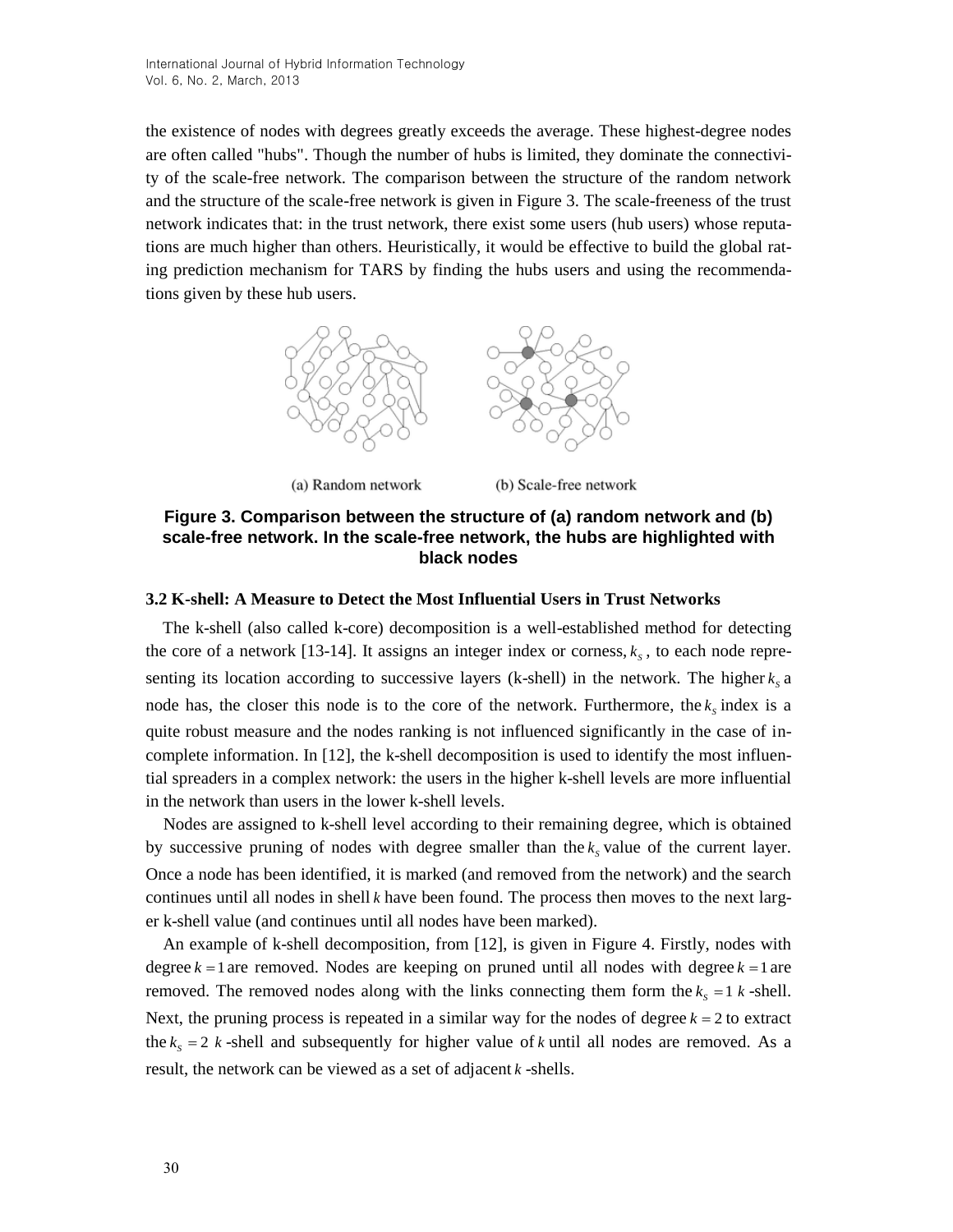

**Figure 4. The illustration of the** *k* **-shell extraction method [12]. a, A schematic network is represented as a set of 3 successively enclosed** *k* **-shells labeled**  accordingly. **b, Nodes with edges forming**  $k_s = 1$  **shell of the network. c, Nodes** with edges forming $k_{\scriptscriptstyle S}$  =  $2$  shell of the network. d, Nodes with edges form- $\log k_s = 3$  shell of the network.

#### **3.3 Comparing the Effectiveness of Degree and k-Shell on TARS**

We first compare the effectiveness of degree and k-shell on the rating prediction performances for TARS.

**3.3.1 Experimental Data:** The experiments are held on the public released TARS dataset Epinions, which is available at trustlet.org†. Epinions consists of 40163 users' 664824 ratings on 139738 items. In this work, we consider the undirected trust network, *i.e.*, if user A trusts users B, user B also trusts user A. The user trust is extracted using the method given in [3], where  $Thres<sub>s</sub> = 0.8$  and  $Thres<sub>I</sub> = 10$ . We get 1426 undirected trust statements between 903 users; these users give 125740 ratings on 46194 items. The degree distribution and the k-shell distribution (using the method mention in Section 3.2) of our selected trust network are given in Figure 5 and Figure 6 respectively. The maximum degree of the selected trust network is 54 and the maximum k-shell level of the trust network is 6. The degree distribution of the trust network clearly shows that the trust network is the scale-free network, which means there exists some nodes with superior reputations in the trust network.

To compare the effectiveness of degree and k-shell on TARS, we randomly select 94 users from the total 903 users. These 94 users rated 5752 items and got 250694 recommendations from 872 recommenders.

l

<sup>†</sup> http://www.trustlet.org/wiki/Datasets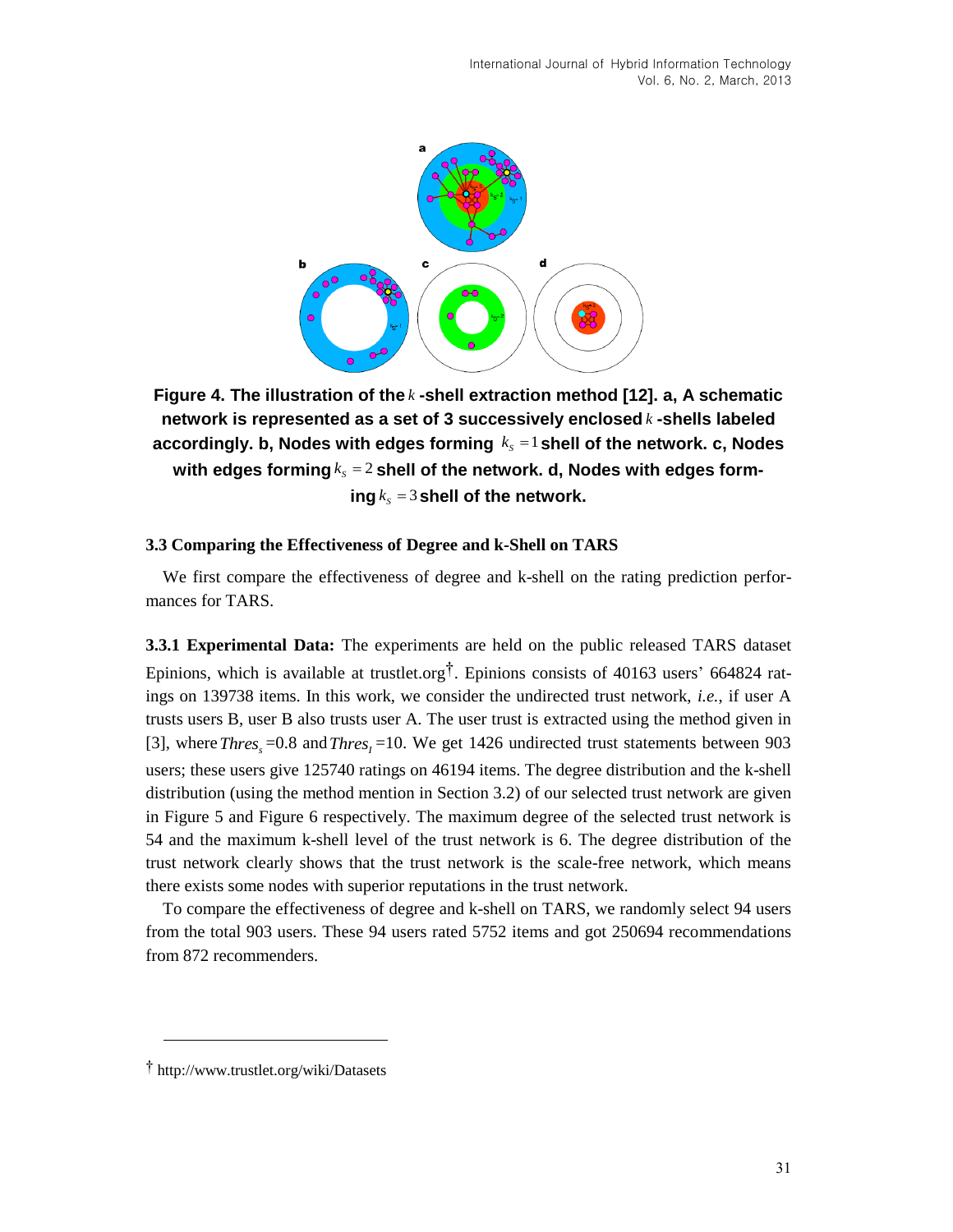International Journal of Hybrid Information Technology Vol. 6, No. 2, March, 2013



**Figure 5. The Degree Distribution of Select Trust Network, where =1.8**



**Figure 6. The k-shell Distribution of Select Trust Network**

**3.3.2 Comparison Results:** We compare the effectiveness via calculating the error of the recommendations with the active users' real ratings on the items, given specific degree and kshell level. Particularly, we use the mean absolute error (MAE), since it is most appropriate and useful for evaluating prediction accuracy in offline tests [1]. Figure 7 and Figure 8 give the overall gap between the recommendations and the real ratings in according to degree and k-shell respectively. Figure 9 and Figure 10 give the further analysis on the gaps between the recommendations and the real ratings when the real ratings varying from 1 to 5 respectively. The simulation results illustrate that: (1) the recommendations given by users with higher kshell levels are more reliable; (2) the errors of recommendations decrease when the active users' real ratings increase; (3) the recommendations given by users with higher degrees are not always more reliable, *e.g.*, the recommendations given by users with degrees 18 are least reliable in our simulation, even worse than the recommendations given by users whose degrees equal to 1; the recommendations given by users with degrees 29 are most reliable in our simulation data, even better than the recommendations given by users whose degrees equal to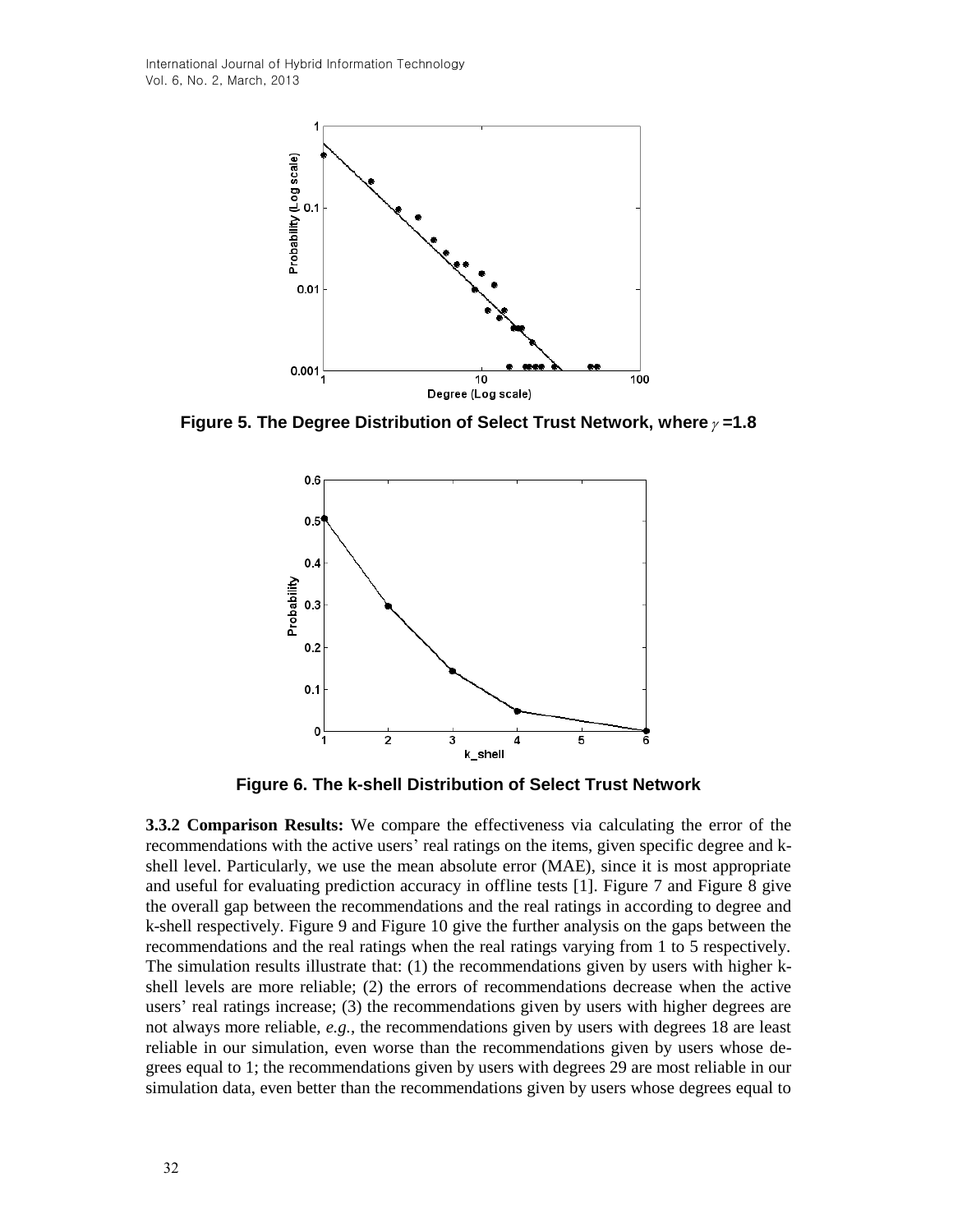54; (4) the overall ranges of the recommendation errors by using the degree and k-shell are similar, while the recommendation errors by using k-shell tends to be smaller: the errors are in the range of (0.8, 1.2) by using degree, while the errors are in the range of (0.8, 1.1) by using k-shell.



**Figure 7. Comparison on the Effectiveness of Degree for All Ratings**



**Figure 8. Comparison on the Effectiveness of k-shell on TARS for All Ratings**

The above comparisons show that k-shell is a better measure than degree on building the global rating prediction mechanism: the recommendations given by users with higher k-shell levels always tend to be more reliable, and the overall ranges of the recommendation errors by using k-shell are no worse than that by using degree.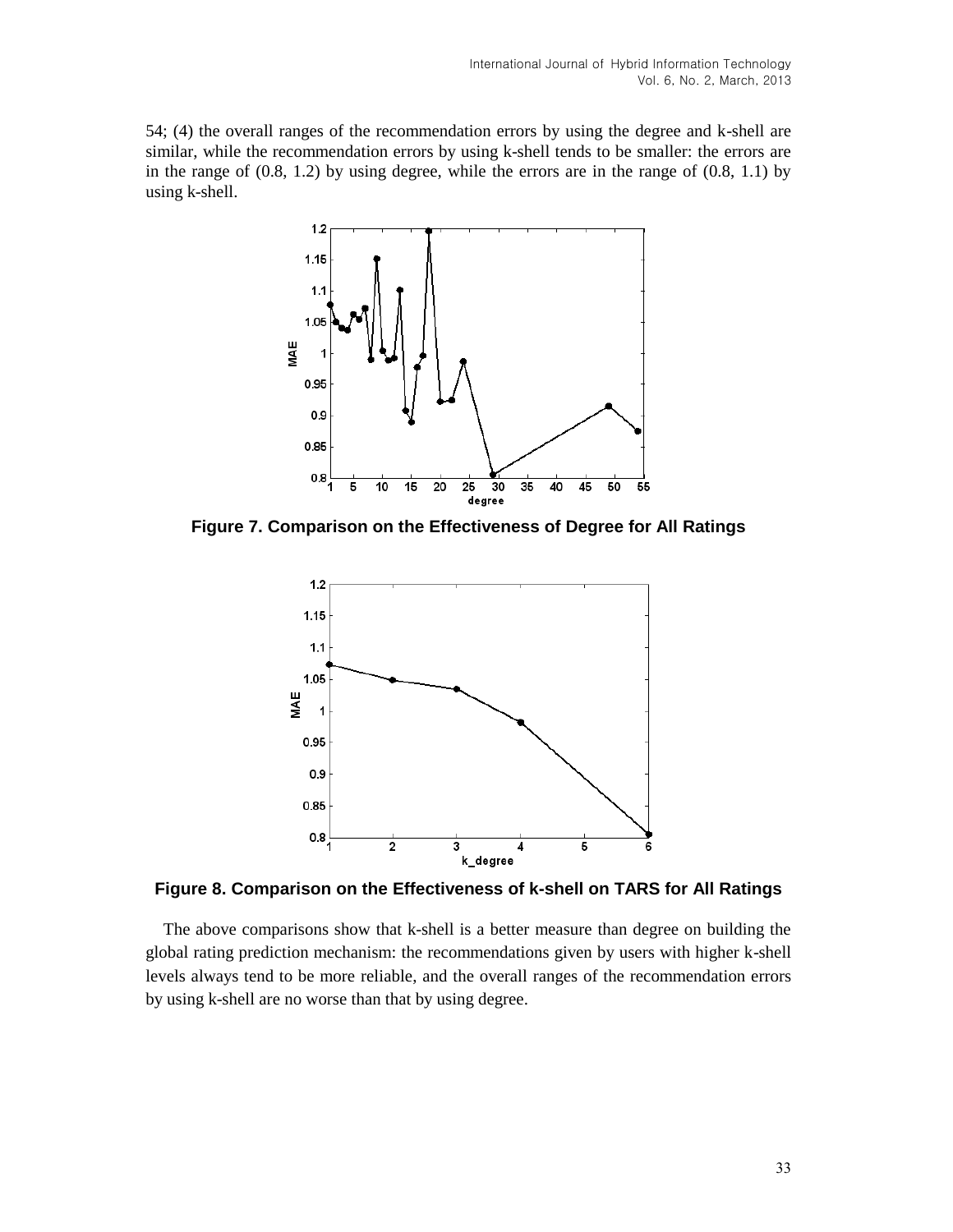International Journal of Hybrid Information Technology Vol. 6, No. 2, March, 2013



**Figure 9. Comparison on the Effectiveness of Degree on TARS when the Active Users' Real Ratings Varying from 1 to 5**



**Figure 10. Comparison on the Effectiveness of k-shell on TARS when the Active Users' Real Ratings Varying from 1 to 5.**

**3.3.3 Global rating prediction mechanism using k-shell decomposition:** Based on the analysis in Section 3.3, we propose a global rating prediction mechanism using k-shell decomposition for TARS. The key idea of our rating prediction mechanism is: firstly, based on the degrees extracted from the trust network, the k-shell level of each user is calculated; secondly, we set a threshold value for the k-shell level, and the recommendations given by recommenders whose k-shell levels are greater than this threshold value are valid for the rating prediction; finally, we calculate the mean of the valid recommendations as the predicted rating on the target item. The details of our proposed global rating prediction mechanism are given in Table 2.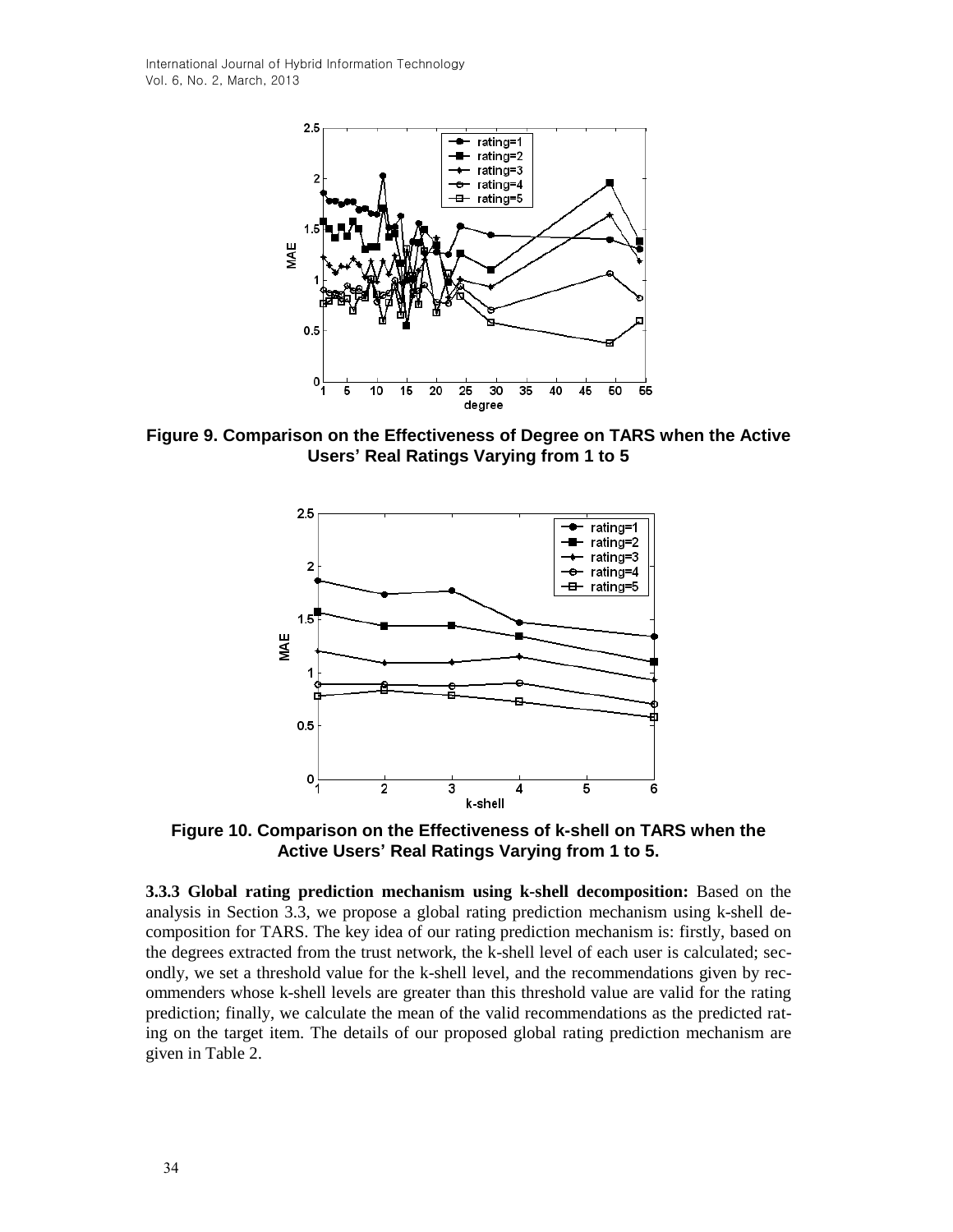The performance of our proposed global rating prediction mechanism is verified on the following experimental data: based on the data given in Section 3.3.1, we randomly select 92 users from the total 903 users, these 92 users rated on 5086 items, and they got 225843 recommendations from 872 recommenders. We verify the rating prediction coverage and rating prediction accuracy respectively for TARS. The rating prediction coverage of TARS is the portion of items that TARS is able to predict, *i.e.*, the portion of items that the active user can get at least one recommendation. The rating prediction accuracy is measured by the mean absolute error (MAE): the predicted rating is compared with the real rating and the difference (in absolute value) is the prediction error, this error is then averaged over all predictions to obtain the overall MAE.

#### **Table 2. Our Proposed Global Rating Prediction Mechanism of TARS**

**Input:**  $R_{n \times m}$  (*n* users' ratings on *m* items),  $T_{n \times n}$  (*n* users' trusts on each other)

**Output:**  $P_{n \times m}$  (predicted ratings for *n* users on *m* items)

**Parameters:** *Thers*<sub>*k<sub>s</sub>*</sub> (the threshold value of the k-shell level),  $de_k$  (degree of user *k*),  $de_{k_s}$  (k-shell

level of user *k*),  $p_{a,i}$  (the value in the  $a^{th}$  row and  $i^{th}$  column of  $P_{n \times m}$ ),  $r_{u,i}$  (recommender *u* 's recommendation on item *i* )

- 1: using  $T_{n \times n}$ , calculate the degrees of *n* users respectively
- 2: set  $de_{\text{max}}$  = the maximum degree of the *n* users
- 3: for  $i = 1$  to  $de_{\text{max}}$
- 4: for  $k=1$  to *n*
- $5:$  $if de_i = i$
- 6:  $de_{k_s} = i$ 7: remove user *k* 8: end if 9: end for 10: for  $k = 1$  to *n* 11: if  $de_k = i$ 12: go to step 3 13: end if 14: end for 15: end for 16: for *a* =1 to *n* 17: for  $i = 1$  to *m* 18:  $n_{u} = \frac{1}{\text{num}} \sum_{u=1}^{n} t_{u}$ 1 *num*  $a_{i}$ <sup> $\sum_{u}$ </sup> $\sum_{u}$  $\sum_{u}$  $p_{q,i} = \frac{1}{r} \sum r_i$  $=\frac{1}{num}\sum_{u=1}^{n} r_{u,i}$  where  $de_{u_s} > Thers_{k_s}$ 19: end for 20: end for

We use the personalized rating prediction mechanism in [1] to compare the performance of our proposed global rating prediction mechanism. The coverage and MAE by using the personalized rating prediction mechanism are 80.17% and 0.8241 respectively. The coverage and MAE by using our proposed global rating prediction mechanism with different threshold values of k-shell level are given in Table 3.

The computational complexity of the personalized rating prediction mechanism in [1] is  $O(k^d)$ , where k is the average degree of the trust network and d is the trust propagation dis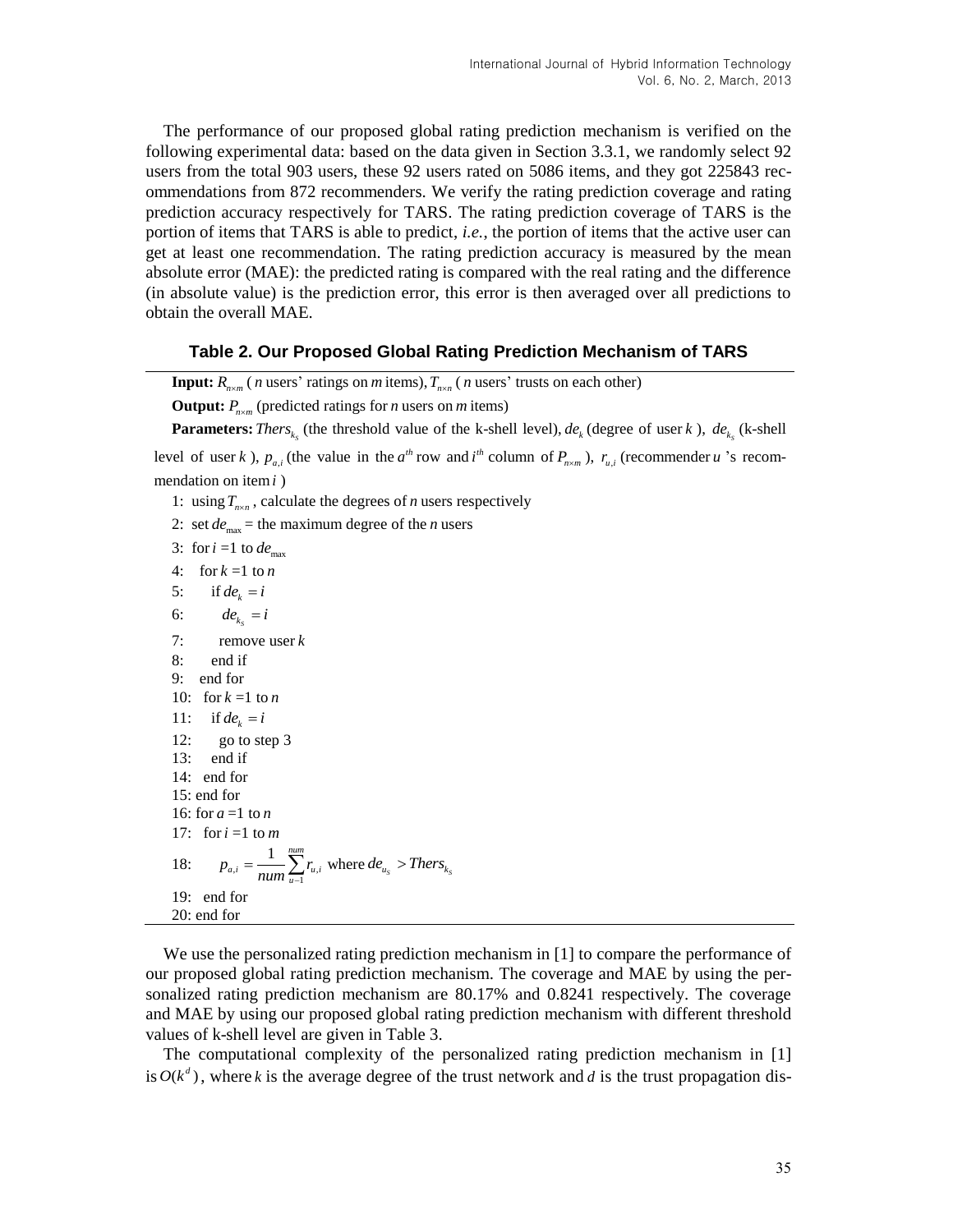tance, and the computational complexity of our proposed global rating prediction mechanism is  $O(c)$ , where *c* is a constant. The experimental results show that: in our experiments if we set Thers<sub> $k_s$ </sub> = 3, our proposed global rating prediction mechanism has similar rating prediction coverage and slightly worse rating prediction accuracy as the personalized rating prediction mechanism, while our proposed method is computational much less expensive.

| Our proposed global rating            | Coverage | <b>MAE</b> |  |
|---------------------------------------|----------|------------|--|
| prediction mechanism                  |          |            |  |
| $Thers_{k_s} = 1$                     | 100.00%  | 0.9392     |  |
| $Thers_{k_s} = 2$                     | 92.08%   | 0.8934     |  |
| Thers <sub><math>k_s</math></sub> = 3 | 78.61%   | 0.8654     |  |
| Thers <sub><math>k_s</math></sub> = 4 | 57.88%   | 0.8473     |  |
| Thers <sub><math>k_s</math></sub> = 6 | 7.22%    | 0.8201     |  |

**Table 3. The Rating Prediction Coverage and Rating Prediction Accuracy of TARS by using Our Proposed Global Rating Prediction Mechanism**

## **4. Conclusions and Future Works**

Existing works of TARS use the personalized rating prediction mechanism to provide personalized services to the users. However, the personalized rating prediction mechanism is always effort consuming since it need to build up the trust network for each active user. We therefore propose a novel global rating prediction mechanism for TARS, which is able to efficiently predict ratings. Our proposed rating prediction mechanism is based on the k-shell decomposition: we find via experiments that the recommendations given by users with higher k-shell level always tend to be more reliable, so our proposed rating prediction mechanism uses the recommendations given by the recommenders with highest k-shell levels to predict ratings. The simulation results show that our proposed global rating prediction mechanism can achieve reasonable rating prediction performances with much less expensive computational complexity than the personalized rating prediction mechanism.

In the future, we plan to focus on more details of the global rating prediction mechanism: the possible attributes which would affect the prediction performances and the relationships between these attributes. Though the research on the global rating prediction mechanism of TARS is still at the beginning stage, we do believe that it presents a promising path for the future research.

## **Acknowledgements**

This research was supported by National Natural Science Foundation of China (Grant No. 61100007, 61100081, 61100006, 61272184), and Fundamental Research Funds for the Central Universities (HEUCF100605, HEUCF041204).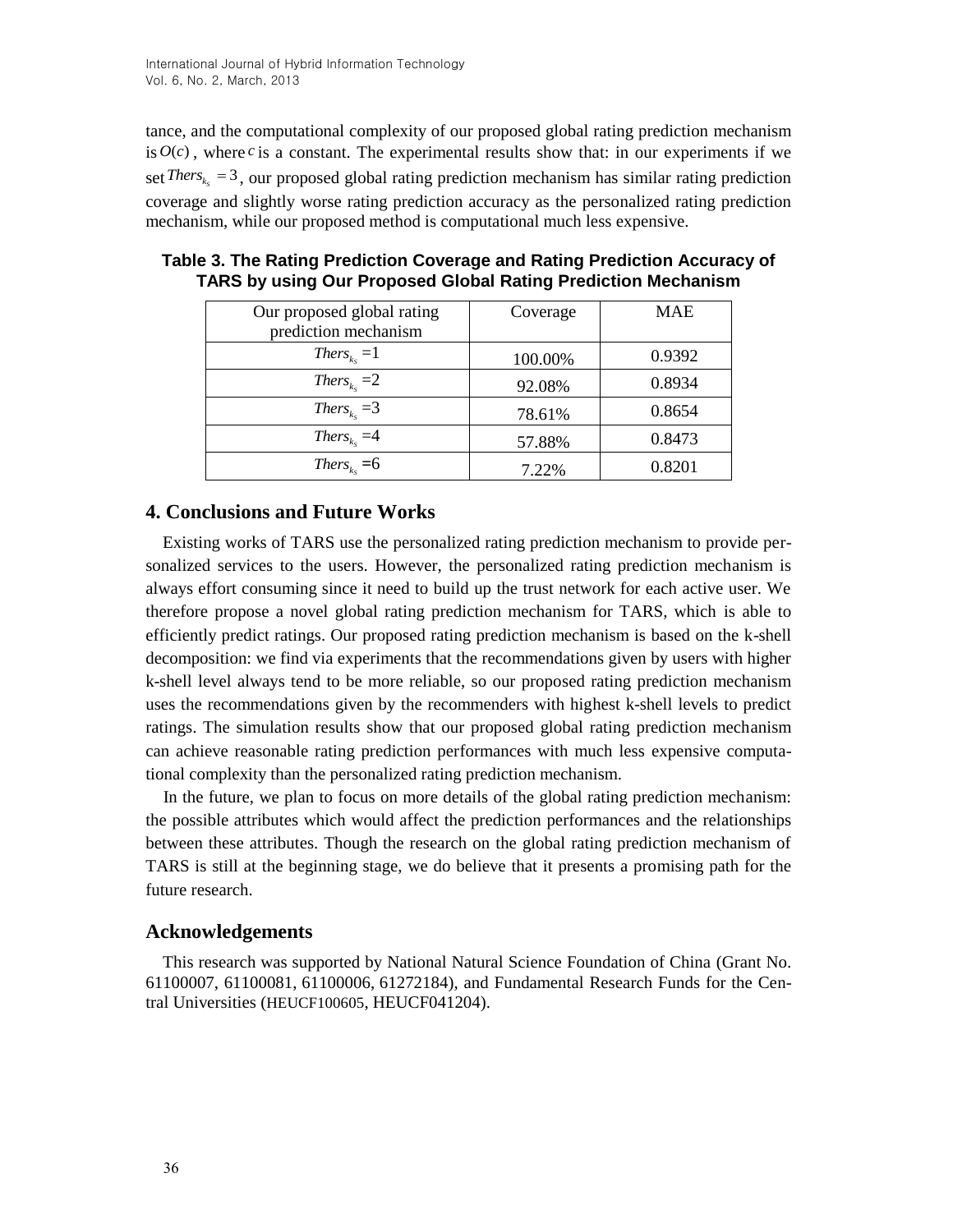### **References**

- [1] W. Yuan, D. Guan, Y. K. Lee, S. Lee and S. J. Hur, "Improved trust-aware recommender system using smallworldness of trust networks", Knowledge-Based Systems, vol. 23, **(2010)**, pp. 232-238.
- [2] W. Yuan, D. Guan, Y. K. Lee and S. Lee, "The Small-World Trust Network", Applied Intelligence, **(2010)** April 27, pp. 1-12.
- [3] W. Yuan, L. Shu, D. Guan, Y. K. Lee and S. Lee, "iTARS: Trust-Aware Recommender System using Implicit Trust Networks", IET Communications, vol. 14, **(2010)**, pp. 1709 – 1721.
- [4] P. Massa and P. Avesani, "Trust-aware Collaborative Filtering for Recommender Systems", Proceeding of Federated Int'l. Conf. on the Move to Meaningful Internet, **(2004)**, pp. 492-508.
- [5] P. Massa and P. Avesani, "Trust Metrics in Recommender Systems", Proceeding of Computing With Social Trust, **(2009)**, pp. 259-285.
- [6] Y. Li and C. Kao, "TREPPS: A Trust-based Recommender System for Peer Production Services", Expert Systems with Applications, vol. 36, **(2009)**, pp. 3263-3277.
- [7] F. Walter, S. Battistion and F. Schweitzer, "A model of a trust-based recommendation on a social network", Autonomous Agents and Multi-Agent System, vol. 16, **(2008)**, pp. 57-74.
- [8] P. Massa and P. Avesani, "Trust-aware recommender systems", Proceeding of the 2007 ACM Conference on Recommender Systems, **(2007)**, pp. 121-126.
- [9] M. Kim, Y.S. Jeong, J. H. Park and S. O. Park, "Group-Aware Social Trust Management for a Movie Recommender System", Proceeding of 5th International Conference on Information Technology, vol. 107, Part 5, **(2011)**, pp. 495-501.
- [10] J. Sun and X. Yu, "Research on Trust Recommender Model based on experts' social networks", Proceeding of International Conference on Fuzzy Systems and Knowledge Discovery, **(2010)**, pp. 2503-2506.
- [11] N. Sahli and G. Lenzini, "Trust-Aware Recommender Systems for Open and Mobile Virtual Communities", Collaborative Computer Security and Trust Management, DOI:10.4018/978-1-60566-414-9.ch007, **(2010)**.
- [12] M. Kitsak, L. K. Gallos, S. Havlin, F. Liljeros, L. Muchnik, H. E. Stanley and H. A. Makse, "Identifying Influential Spreaders in Complex Networks", Nature Physics, vol. 6, **(2010)**, pp. 888-893.
- [13] S. B. Seidman, "Network Structure and Minimum Degree", Social Networks, vol. 5, no. 3, **(1983)**, pp. 269– 287.
- [14] S. Carmi, S. Havlin, S. Kirkpatrick, Y. Shavitt and E. Shir, "A Model of Internet Topology using K-Shell Decomposition", Proceeding of the National Academy of Sciences of the United States of America (PNAS), vol. 104, no. 27, **(2007)**, pp. 11150-11154.

### **Authors**



**Linshan Shen** is a Ph.D. candidate of College of Computer Science and Technology, Harbin Engineering University (HEU), Harbin, China. He received hisB.S. degree in computer science and technology in 2003, and M.S. s in computer engineering from Kumoh National Institute of Technology, Korea, in 2006. He is currently a lecturer in the College of Computer Science and Technology, Harbin Engineering University. His research interest focuses on distributed computing, autonomic computing, task scheduling etc

**E-mail:** shenlinshan@hrbeu.edu.cn